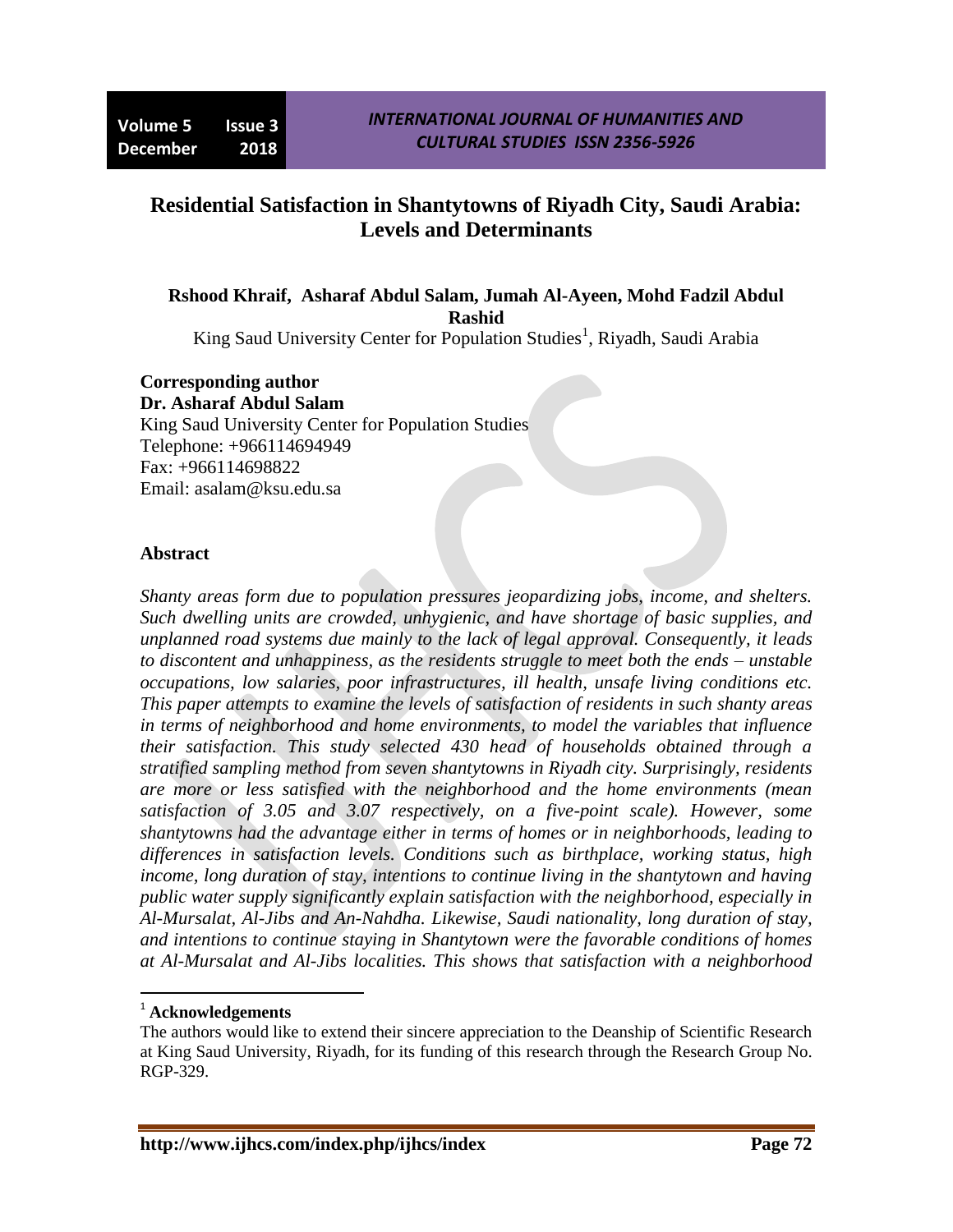*has many conditions in and around – personal, public facility as well as the attachment with the place. However, that of the home has only a set of personal and attachment variables. This paper points out the relevant intervention programs in order to improve the living conditions and life satisfaction of the shantytown residents.*

### **Keywords: Neighborhood satisfaction, Home satisfaction, Saudi Arabia, Shantytowns, Migration.**

### **1. Introduction**

As agreed, slums or shantytown is an unresolved urban issue faced by many developing countries (Gedik, 1993). It is a result of rapid urban growth crowding of people in urban areas and loss of prime land.. Unprecedented population growth associated with the uncontrolled flow of rural to urban migration pressurizes governments or urban sectors to build houses but falling short of the demands of housing, the shortage of which forces people to build their own housing in shanty or slum areas (Shechter and Yacobi, 2005). Cities in the Arab countries including Cairo, Alexandria (Egypt), Dubai (United Arab Emirates) face this issue (Bassam, 2011). Saudi Arabia has not suffered severely from slums or shanty areas as experienced by other developing countries because of the government's aggressive approaches or initiatives (Bassam, 2011; Al-Mubarak,1999).But still this issue l is not fully resolved and therefore, needs for further intervention to blunt its influence on the quality of living.

Specifically, Riyadh city has few such shanty areas despite the rapid growth of urban infrastructure and strong commitments to city development. Such areas developed from multiple factors including the rural to urban migration in search of buying or building homes suitable but affordable for family size (Khraif, 1994). The influx of migrants, similar to Riyadh, lead to growing number of shanty areas in Lahore city, Pakistan (Rana & Bhatti, 2018). Davis (2006) rightly attributed this rural-urban migration to the growth of slums and squatter settlements. Such instances increase urban poverty, despite increased incomes (Bloom and Khanna, 2007).

According to Khraif (2000), the rural to urban migration phenomenon is a stimulus to both the native-concentrated service sectors and foreigner-concentrated commercial and productive sectors of Riyadh city. Moreover, it attracts people from other locations and outside of the Kingdom, but creates overcrowded and substandard residential colonies leading to unsafe shanty or slum areas. Erected rickety shacks with mud, wood, secondhand zinc sheet metal, cement blocks, etc., (Al-Mubarak, 1999) without legal recognition of rights characterize such dwellings. However, immigrant segregations as well as rental market discriminations complicate the housing sectors in many shanty localities (Dill et al., 2015), subsequently, cause an increase in house rental price.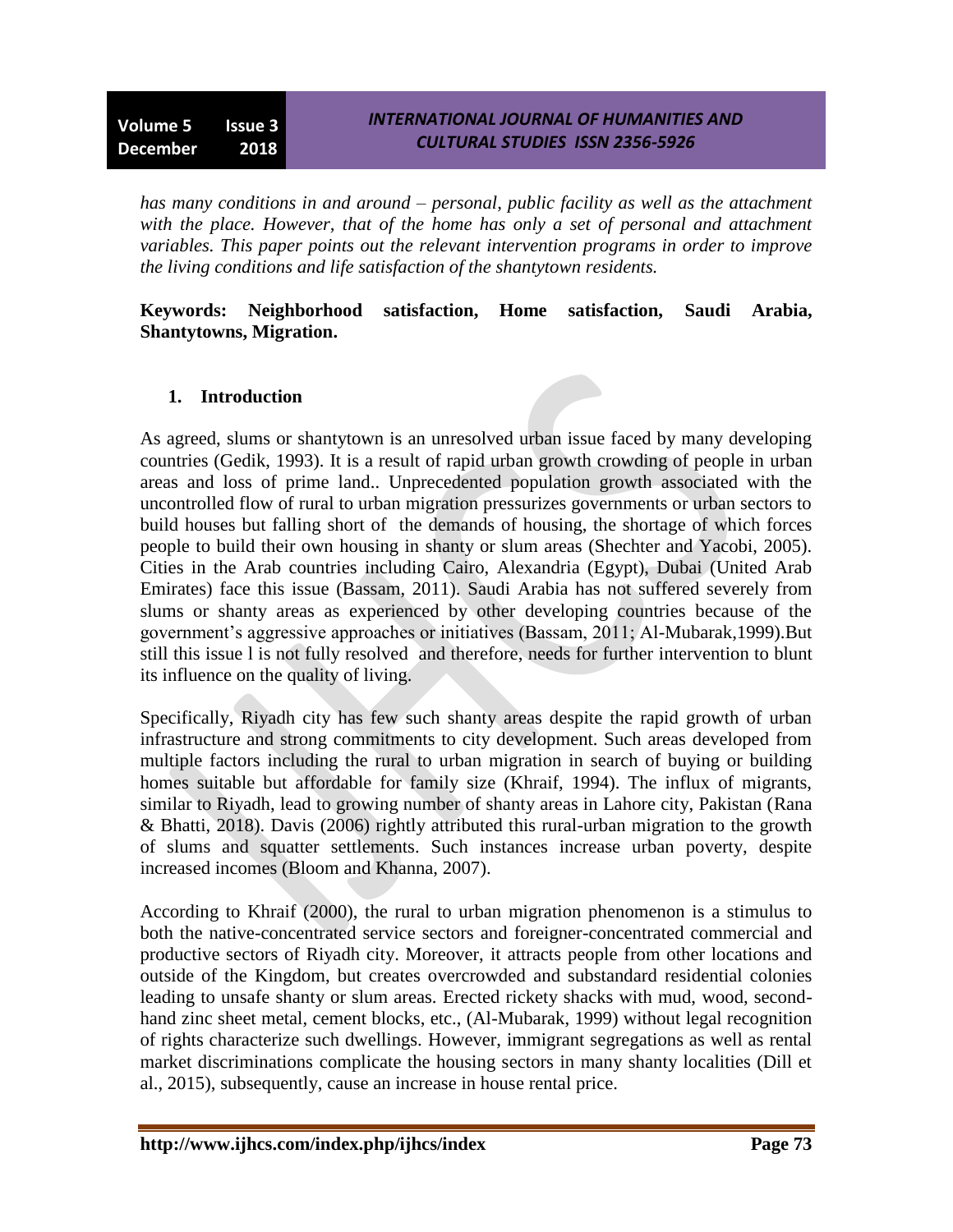Migrants—a majority of Riyadh's shanty area residents—differ from others in terms of age, education, type of housing, and home ownership (Khraif, 1994). Moreover, their future intention to move out from such places are influenced by their attachments with the locality such as duration of stay, homeownership, and parents' residences (Khraif, 1992), which, in turn, influences their satisfaction level. Therefore, this paper attempts to shed some light on the satisfaction of shanty area residents. The specific objectives are as follows:

- (a) To investigate satisfaction of residents at various shantytowns of Riyadh, from both neighborhoods and home; and
- (b) To model the explanatory variables.

This study shall not rely on characteristics and contributing factors of the growth of shanty areas but shall give more attention on the personal profiles and attachments of residents such as education, work status, income, place of birth, nationality, etc., which directly or indirectly affect satisfaction. These analyses expected to provide valuable information to stakeholders of urban sectors to manage the shanty/slum development and at the same time bring prosperity to the residents.

Hence, this paper is structured as follows: the next section describes the literature review that throws some light on characteristics of Shanty areas and the contributing factors that promote of life satisfaction. The third section addresses the methodology includes data and methods, and background study area. The results and discussions are included in the fourth section. The final part is conclusions and recommendations.

### **2. Literature Review: Contributing Factors of Life Satisfaction in Shanty Areas**

Shanty areas are less amenable environments or neighborhoods in terms of housing structures, crudely built huts, cabins, or houses, power, water, sanitation and hygiene infrastructures(LauriaandWhittington*,* 1989),often, attracting people of lower socioeconomic status. That is, lack of decent housing, schools, clinics, dependable transporting to and from work, as well as political voice but exposed to infectious diseases, crimes and natural disasters (Mortada, 2017). It is projected about 1.5 billion urban residents shall be slum dwellers by 2020: most of them in developing countries (UN Development Group, 2005). Often, the migrations stimulated by the advances in transportation and communication technologies leads to the development of such neighborhoods (Virupaksha et al., 2014), urban decay, or rapid urban growth. Lack of interventions by governments complicates this issue (Yusof, 1982; Gedik, 1993).

Disadvantages of such inferior dwellings have influenced quality of life, both personally and environmentally; they are not suitable for good health or satisfaction of residents with their housing situations and neighborhoods (Yusof, 1982; Westaway, 2006). Despite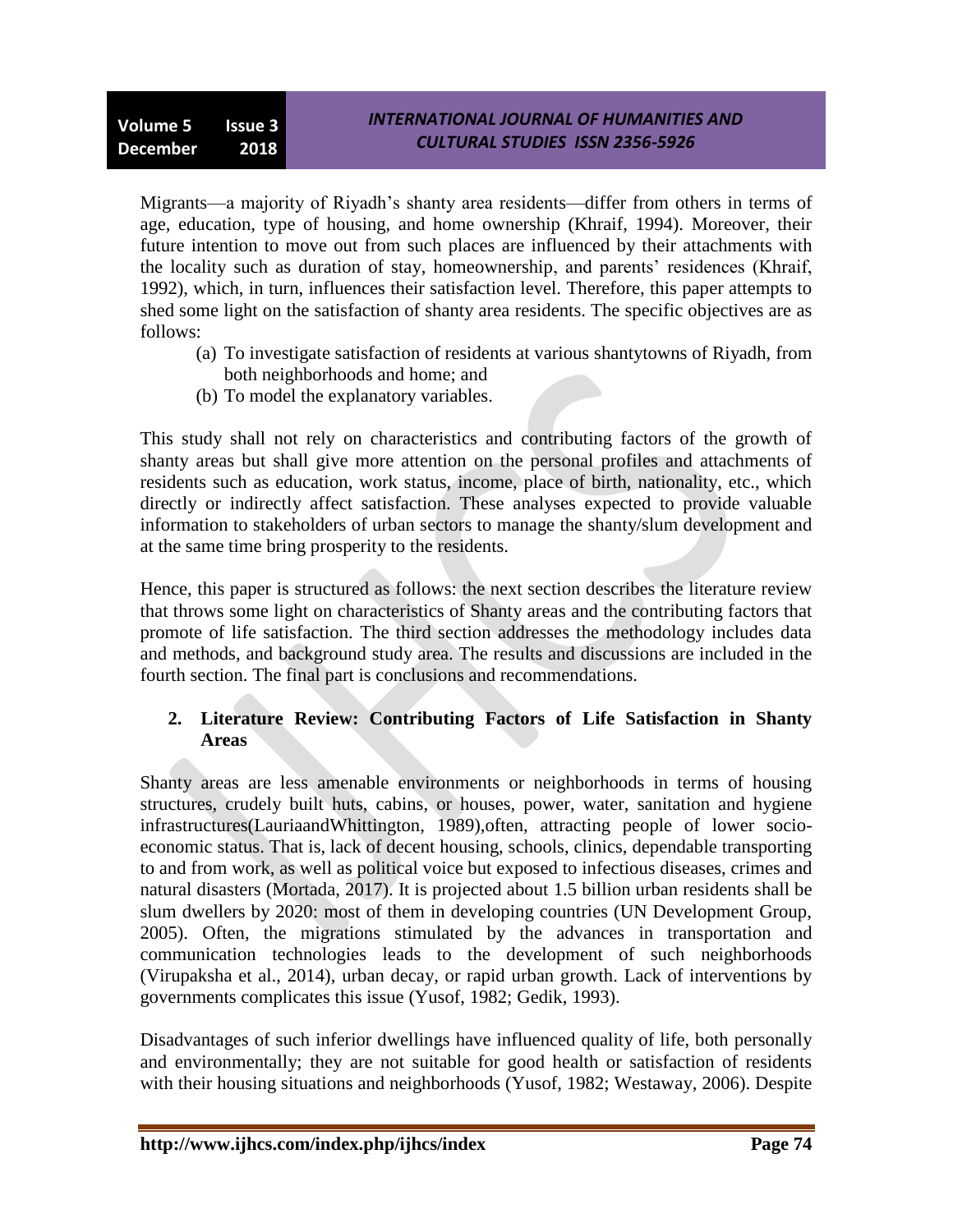that, an attractive appearance that includes innovative designs and perceived safety of neighborhoods is a predictor of satisfaction (Lovejoy et al., 2010).

Life satisfaction, defined as evaluations of one's life according to subjectively determined standards (Schimmack et al., 2002), has motivational goals as the basis (Pundt et al., 2015). Besides that, better health, optimism, financial security, participation in activities and hobbies, and a good sexual relationship promote satisfaction in life (Austrom et al., 2003). Again, personal characteristics like physical impairments, leisure activities, marital and mental health status, and family relations have also significant predictive value on satisfaction (Iwatsubo et al., 1996). Therefore, residential satisfaction may include an adequacy of thermal and visual comfort and security, the size of living and sleeping areas, and management of the housing estate (Ibem and Aduwo, 2013).

However, a mismatched perception of neighborhood characteristics influences environmental satisfaction (Cao and Wang, 2016). Therefore environmental satisfaction is influenced by not only the intention to stay but also by the place of residence and the routine events of that place (shanty areas) (Mudege and Zulu, 2011). However, residents of a certain type of shantytown—a slum—have lower levels of life satisfaction than others do though they are more satisfied than expected (Biswas-Diener and Diener, 2009). The housing conditions, amenities and personal safety receive attention in context of satisfaction with the neighborhood environment (Westaway, 2009), in addition to the relationship between the individual and residential or home environment (Amerigo and Aragonest, 1997).

Even, shanty town residents are poor but healthier than the conventional housing residents (Kim, 2016). At this extent, however, in nature, they are extremely poor with socioeconomic and environmental conditions that exaggerate urban poverty and childhood malnutrition and contamination of drinking water stored in shanty areas caused diarrhea (Copeland et al., 2009; Santos et al., 2008).

Reconsidering all the contributing factors of satisfaction, this paper has selected some important factors underlying the personal profiles and attachments of residents such as education level, work status, income, place of birth, nationality, etc., in order to examine their satisfaction levels on their neighborhood and the home and to model the variables that influences satisfaction.

# **3. Methodology**

This study is a questionnaire-based survey conducted in shanty towns of Riyadh's city. The survey is carried out through face-to-face interviews with randomly selected head of households using a semi-structured schedule and covering various aspects related to satisfaction—soliciting information regarding neighborhoods and homes. Data collected during 2015-2016 by using a stratified sampling method covered 430 household heads.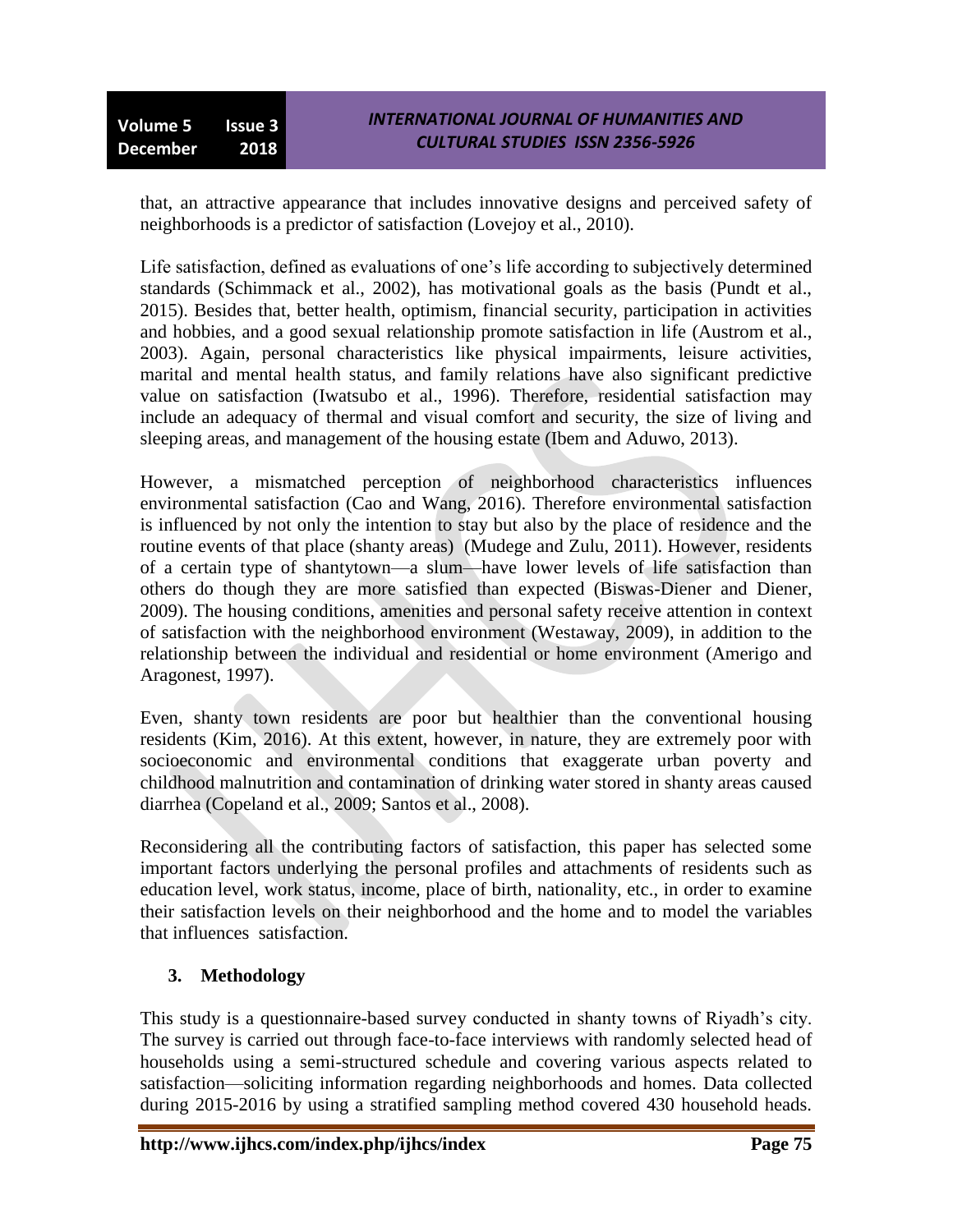Figure 1 shows the location map of shantytowns covered in this study (the shantytowns due to their strategic locations in the city, which cover hectare of land. The unstructured housing and unhygienic environments damage the city image due to improper waste disposal systems, dilapidated buildings, poorly built roads, and deficient water, electricity and sewage infrastructure in the unused government lands. Some of them are very accessible to the main roads and are quite similar in character with the squatter settlements in many other countries. These areas exist since 40 years ago near to military and factory areas but now spread to the rapidly developing Riyadh city boundaries such as Al-Mursalat and Al-Jibs.



**Figure 1. Location map of shantytowns selected for the study**

The sample selected from shantytown populations proportionally: a large majority from Al-Mursalat (30.7%); followed by Al-Jibs (14.0%), Ibn Shuraim (14.0%), An-Nahdha (12.8%), Okaz (11.6%), Al-Ghannamiyya (9.0%), and Al-Ammajiyya (7.9%). These percentages are proportional to the population percentages in these neighborhoods (Table 1).

| Tuble 1: Houbing units and sample size by shaney areas |                    |                    |               |  |  |  |
|--------------------------------------------------------|--------------------|--------------------|---------------|--|--|--|
| <b>Housing units*</b>                                  |                    | <b>Sample size</b> |               |  |  |  |
| <b>Numbers</b>                                         | $\frac{0}{\alpha}$ | <b>Numbers</b>     | $\frac{0}{0}$ |  |  |  |
| 663                                                    | 30.7               |                    | 30.7          |  |  |  |
|                                                        |                    |                    |               |  |  |  |

**Table 1. Housing units and sample size by shanty areas**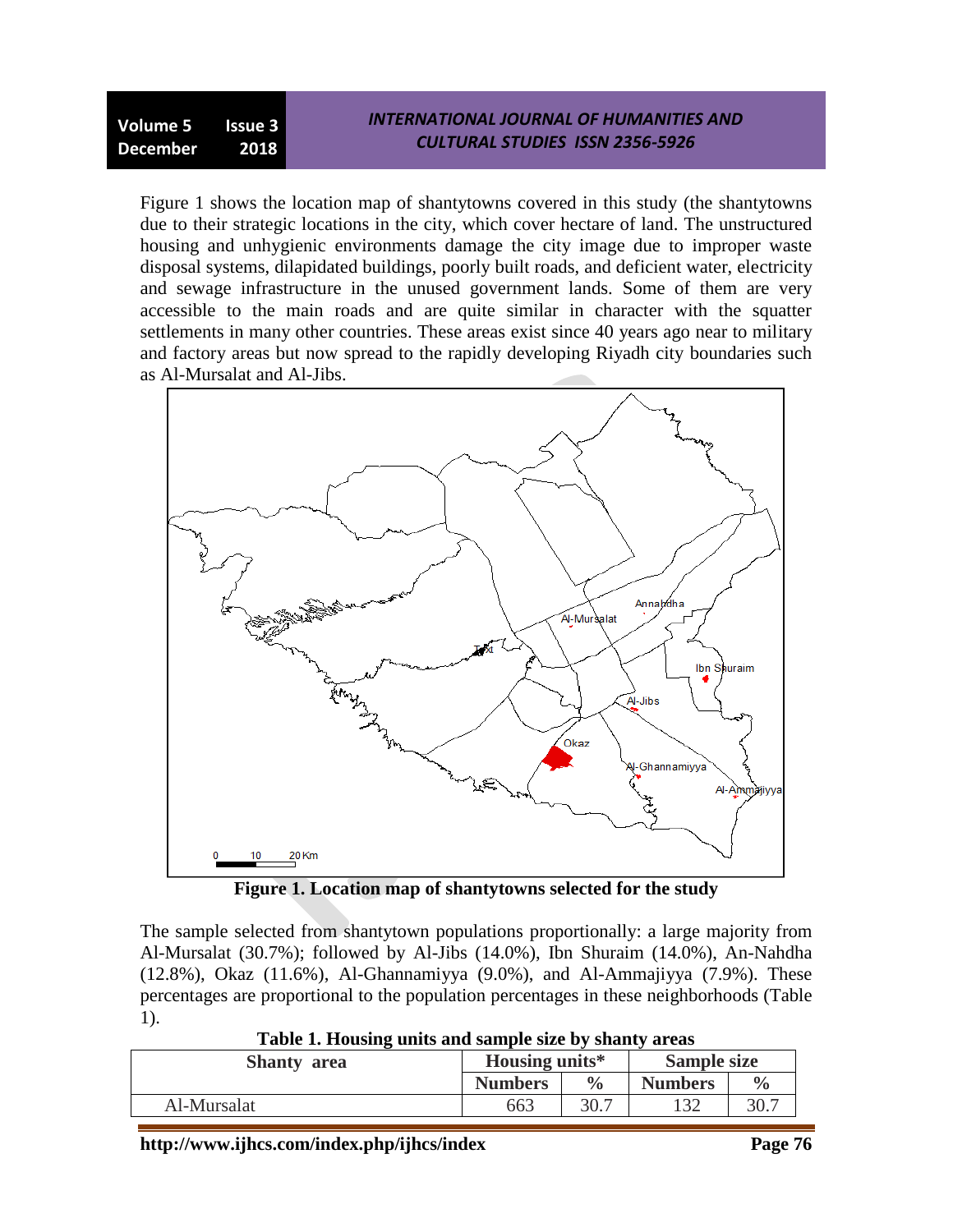| Al-Jibs        | 301   | 14.0  | 60  | 14.0  |
|----------------|-------|-------|-----|-------|
| Ibn Shuraim    | 300   | 13.8  | 60  | 14.0  |
| Al-Ghannamiyya | 196   | 9.1   | 39  | 9.0   |
| Al-Ammajiyya   | 170   | 7.8   | 34  | 7.9   |
| An-Nahdha      | 280   | 13.0  | 55  | 12.8  |
| Okaz           | 250   | 11.6  | 50  | 11.6  |
| <b>Total</b>   | 2,160 | 100.0 | 430 | 100.0 |

\* Arriyadh Development Authority(ADA). (2003). Study of development of shanty areas in Riyadh city. Unpublished report. Kingdom of Saudi Arabia (Arabic)**.**

Data is analyzed through a linear regression separately for each of the different dimensions related to satisfaction -neighborhood and home (using a Likert type 5 point scales: very dissatisfied, dissatisfied, somewhat satisfied, satisfied, and very satisfied), against a model of indicators categorized into three elements, namely: personal, urban service (public water facility), and attachments. A missing data replacement performed (linear interpolation) to gain full credits for the sample size (missing data ranged from 5– 10%).

### **4. Results and Discussions**

The results of this study are discussed under two headings, namely: (1) level of satisfaction - neighborhood and home with individual differences across areas, personal profiles, public water facility, and attachment with the place of dwellings; and (2) determinant of satisfaction – linear regression analysis.

The age distribution for respondents (head of households) revealed that a majority were aged 30–50 years (56.0%), followed by 50+ years (32.3%) and  $<$  30 years (11.6%). A large majority were males (88.4%) since the target respondents are among the heads of households. This study expected to provide useful characteristics of results owing to the respondents also come from multiple education backgrounds including university level, which recorded more than 8%.

# **4.1 Satisfaction level**

Figure 2 indicates satisfaction of shantytown residents on neighborhoods and homes. Comparatively higher percentage of respondents shows discontent with their neighborhoods than their home (16.5% against 9.1%). Likewise, the percentage of respondents satisfied with the neighborhood remains lower than home (16.2% against 17.7%) as also very satisfied (15.4% against 16.7%). These results, undoubtedly, shows the residents' unhappiness and inconvenience with the living environments. Overall, only 31.6% and 34.4% reported being satisfied (Satisfied and Very satisfied together) with neighborhood and home, respectively. The increased level of satisfaction with home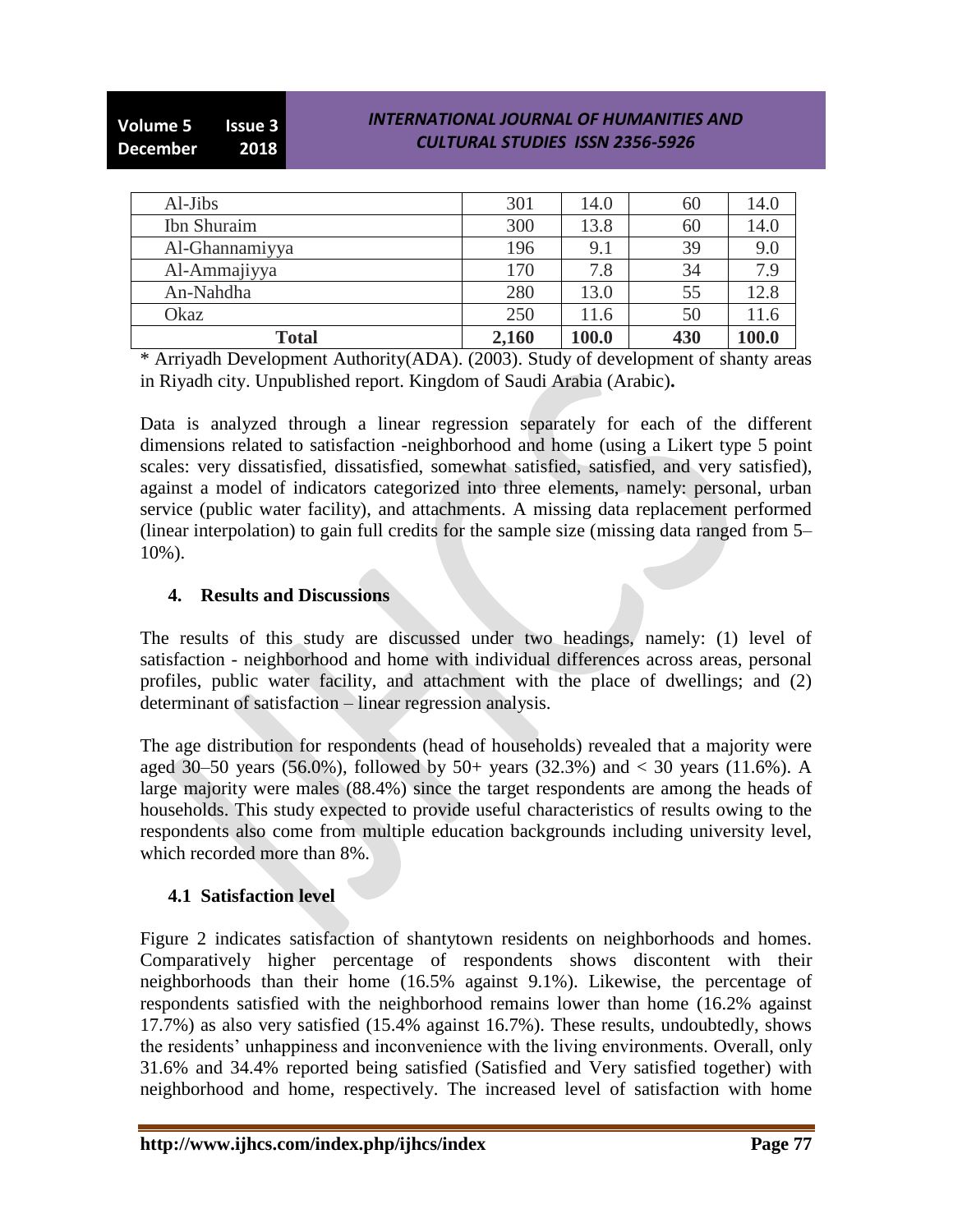outnumber that of neighborhood, expectedly, as people decorate their homes to suit their expectations and requirements. Besides that, residents have better control over their home designs, than neighborhoods, and thus are able to decorate considerably, improving the cleanliness. Besides, the quality of life in their home is part of their satisfaction with life in city (Węziak-Białowolska, 2016). As these localities are not suited to inhabit, the public sector does not initiate environmental improvements officially. These issues complicate the situation, thus, urgently calling for a strategic action.



**Figure 2. Distribution based on satisfaction level – Neighborhood and home**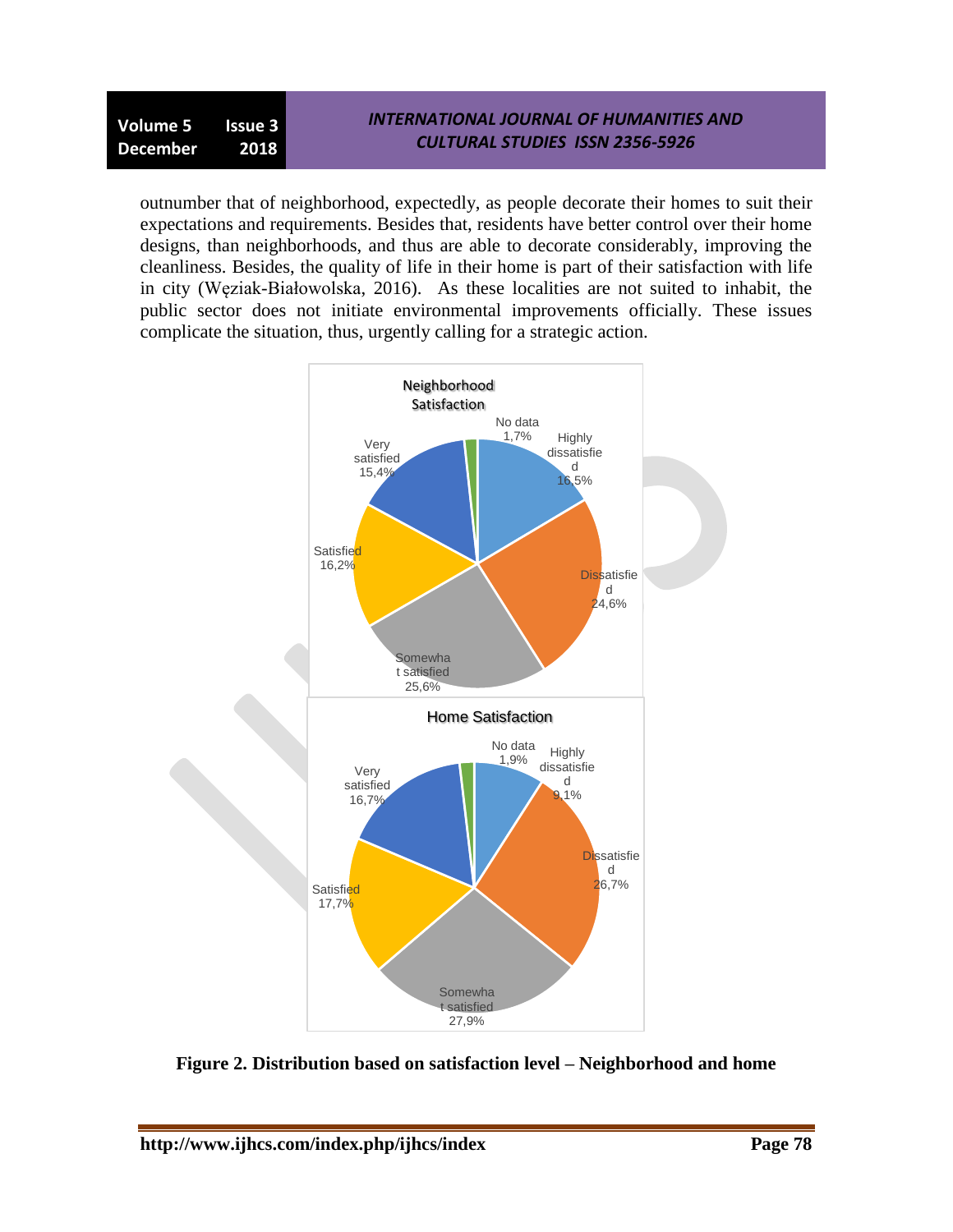Satisfaction level examined in more detail across variables of area, personal characteristics, public water facility, and attachment to the place of dwelling. However, the overall mean of satisfaction on neighborhood (3.05) and home (3.07) indicates that respondents, on an average, expressed moderate levels of satisfaction (Table 2).. Moreover, the mean satisfaction with shantytowns remains balanced – areas having lower neighborhood satisfaction reports higher home satisfaction and the other ways. Both satisfaction levels vary significantly across the shanty areas  $(F=35.333; p=0.000$  and  $F=16.551$ ; p= 0.000). That is, shantytowns have potential to create variations in satisfaction. In other words, the satisfaction of residents living in one area varies from that of another. This, in turn, explains the differential living conditions of shantytowns in quality of living, hygiene standards, and accessible infrastructure.

Personal profiles considered include age, education, work status, and income. Firstly, age creates variations in satisfaction with neighborhood, significantly  $(F=2.071; p=0.038)$ , but not of home ( $F=0.955$ ;  $p=0.471$ ). That is, the neighborhood has more importance than home to certain age groups. Secondly, education creates variations on satisfaction for both neighborhood (F=11.666; p=0.000) and home (F=3.799; p=0.005), significantly. The mean satisfaction indicates that neighborhood satisfaction increases with education but not the home satisfaction. That is, residential neighborhood is person's own preference; education has less control but not the homes. Still, education proves to be of high importance in satisfaction.

Thirdly, the work status shows no significant differences in satisfaction either on neighborhood or home. This shows that the residential neighborhood and home are accessible to their workplaces or daily activities so that it contributes to acceptable satisfaction. Fourthly, the income has a significant correlation with satisfaction – positively with neighborhood but negatively with home. It means, while an increase in income increases neighborhood satisfaction, it decreases home satisfaction. This is confusing, perhaps, a reflection of expectations or botherations of the respondents. Thus, out of these four personal characteristics, three are significantly creating variations in satisfaction levels of shantytown residents in Riyadh city.

| <b>Model variables</b> | Neighborhood          |      |               |         | Home |           |
|------------------------|-----------------------|------|---------------|---------|------|-----------|
|                        | <b>Mean</b><br>Percen |      | t-value/F     | Percent | Mea  | t-value/F |
|                        |                       |      | value         |         | n    | value     |
| Neighborhood           |                       |      |               |         |      |           |
| Al-Mursalat            | 13.9                  | 1.69 |               | 14.2    | 4.03 |           |
| $Al-Jibs$              | 30.5                  | 2.67 | $35.333$ ; p= | 30.3    | 3.41 | 16.551;   |
| Al-Ghannamiyya         | 9.0                   | 3.13 | 0.000         | 8.8     | 2.92 | $p=0.000$ |
| Ibn Shuraim            | 14.2                  | 3.57 |               | 13.7    | 2.43 |           |
| An-Nahdha              | 13.0                  | 4.05 |               | 13.0    | 2.67 |           |

**Table 2. Mean satisfaction per each category of persons for model variables (Satisfaction score ranging from 1 to 5)**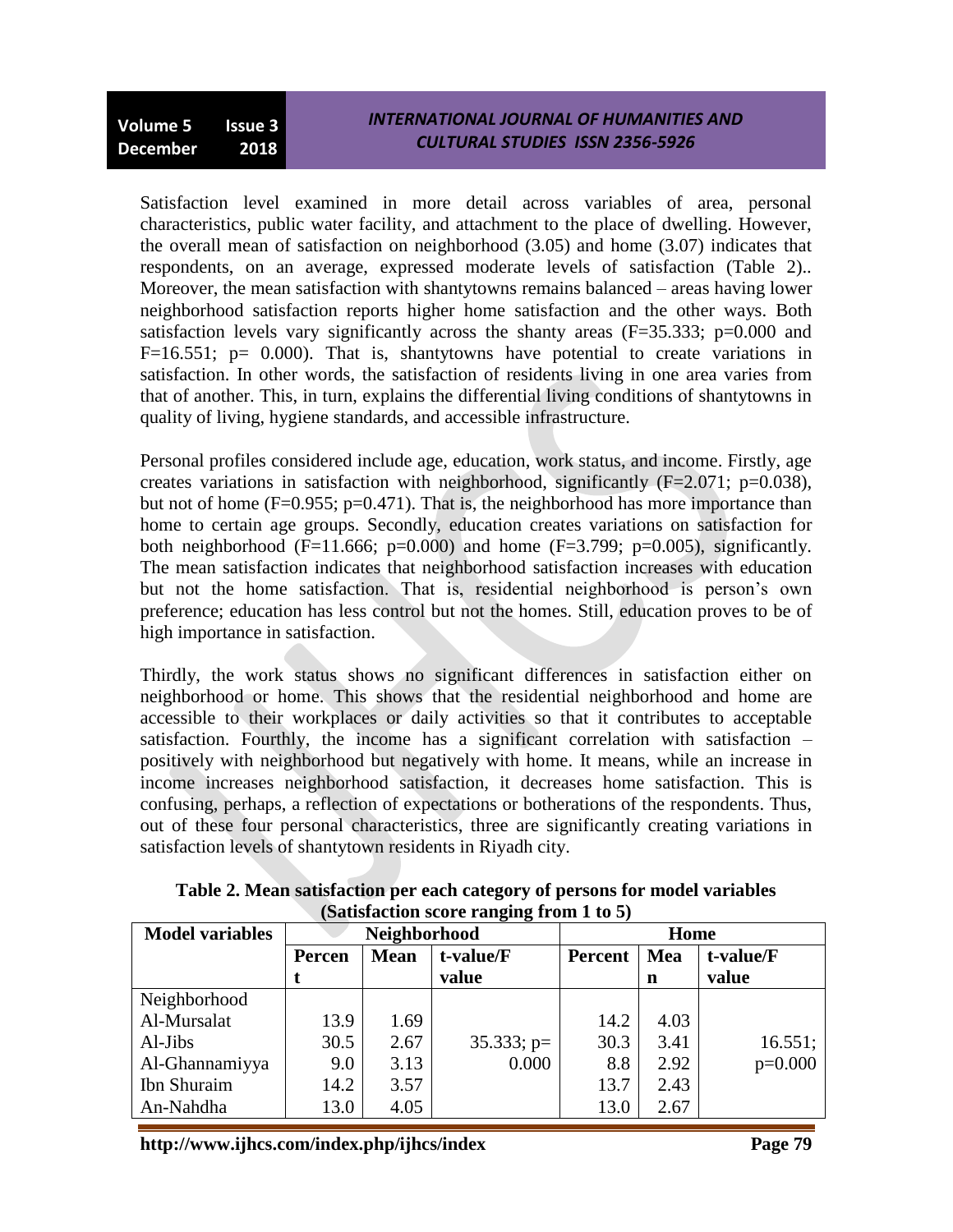# **Volume 5 Issue 3<br>December 2018 December**

#### *INTERNATIONAL JOURNAL OF HUMANITIES AND CULTURAL STUDIES ISSN 2356-5926*

| Okaz              | 11.6 | 3.84 |               | 11.8 | 2.52 |             |
|-------------------|------|------|---------------|------|------|-------------|
| Al-Ammajiyya      | 7.8  | 3.12 |               | 8.1  | 2.74 |             |
|                   |      |      |               |      |      |             |
|                   |      |      |               |      |      |             |
|                   |      |      |               |      |      |             |
| Age               |      |      |               |      |      |             |
| 20-24             | 2.1  | 3.22 |               | 2.4  | 2.70 |             |
| 25-29             | 9.2  | 3.36 |               | 9.2  | 2.71 |             |
| 30-34             | 11.6 | 2.90 |               | 11.1 | 3.09 |             |
| 35-39             | 14.2 | 3.00 | 2.071;        | 14.0 | 3.22 | 0.955;      |
| 40-44             | 16.8 | 3.32 | $p=0.038$     | 16.6 | 3.09 | $p=0.471$   |
| 45-49             | 13.9 | 2.86 |               | 14.2 | 3.13 |             |
| 50-54             | 21.7 | 3.17 |               | 21.8 | 2.99 |             |
| 55-59             | 11.8 | 2.00 |               | 1.2  | 3.80 |             |
| $60+$             | 9.2  | 2.64 |               | 9.4  | 3.18 |             |
| Education         |      |      |               |      |      |             |
| Illiterate        | 18.7 | 2.94 |               | 19.0 | 3.21 |             |
| Primary           | 27.7 | 2.47 |               | 27.0 | 3.37 |             |
| Middle            | 20.1 | 3.34 | 11.666;       | 20.8 | 2.82 | 3.799;      |
| Intermediate      | 24.8 | 3.42 | $p=0.000$     | 24.6 | 2.87 | $p=0.005$   |
| University<br>and | 8.7  | 3.05 |               | 8.5  | 2.94 |             |
| above             |      |      |               |      |      |             |
| Work status       |      |      |               |      |      |             |
| Working           | 72.0 | 3.10 | $-1.114;$     | 72.0 | 3.04 | 0.442;      |
| Not working       | 28.0 | 2.95 | $p=0.266$     | 28.0 | 3.10 | $p=0.659$   |
| Income (Scale)    |      |      | $0.164$ ; p=  |      |      | $-0.124; p$ |
|                   |      |      | $0.001*$      |      |      | $=0.011*$   |
| Public<br>water   |      |      |               |      |      |             |
| facility Yes      | 75.7 | 3.09 | $-7.148$ ; p= | 75.6 | 2.91 | 4.578;      |
| N <sub>o</sub>    | 24.3 | 2.32 | 0.000         | 24.4 | 3.53 | $p=0.000$   |
| Place of Birth    |      |      |               |      |      |             |
| Riyadh            | 38.6 | 3.16 | $-1.415$ ; p= | 38.7 | 3.02 | 0.590;      |
| Others            | 61.3 | 2.98 | 0.158         | 61.3 | 3.09 | $p=0.555$   |
| Nationality       |      |      |               |      |      |             |
| Saudi             | 88.4 | 3.05 | 0.040;        | 88.2 | 3.01 | 2.697;      |
| Others            | 11.6 | 3.06 | $p=0.968$     | 11.8 | 3.50 | $p=0.007$   |
| Duration of stay  |      |      |               |      |      |             |
| $< 1$ Year        | 6.4  | 2.89 |               | 6.2  | 3.15 |             |
| 1-4 Years         | 38.4 | 3.33 |               | 38.7 | 2.82 |             |
| 5-8 Years         | 14.0 | 3.37 | 11.666;       | 13.8 | 2.93 | 3.799 $p =$ |
| 9-13 Years        | 12.8 | 3.37 | $p=0.000$     | 12.6 | 2.81 | 0.005       |
| 14-19 Years       | 6.4  | 2.96 |               | 6.4  | 2.89 |             |
| 20+ Years         | 22.0 | 2.28 |               | 22.3 | 3.70 |             |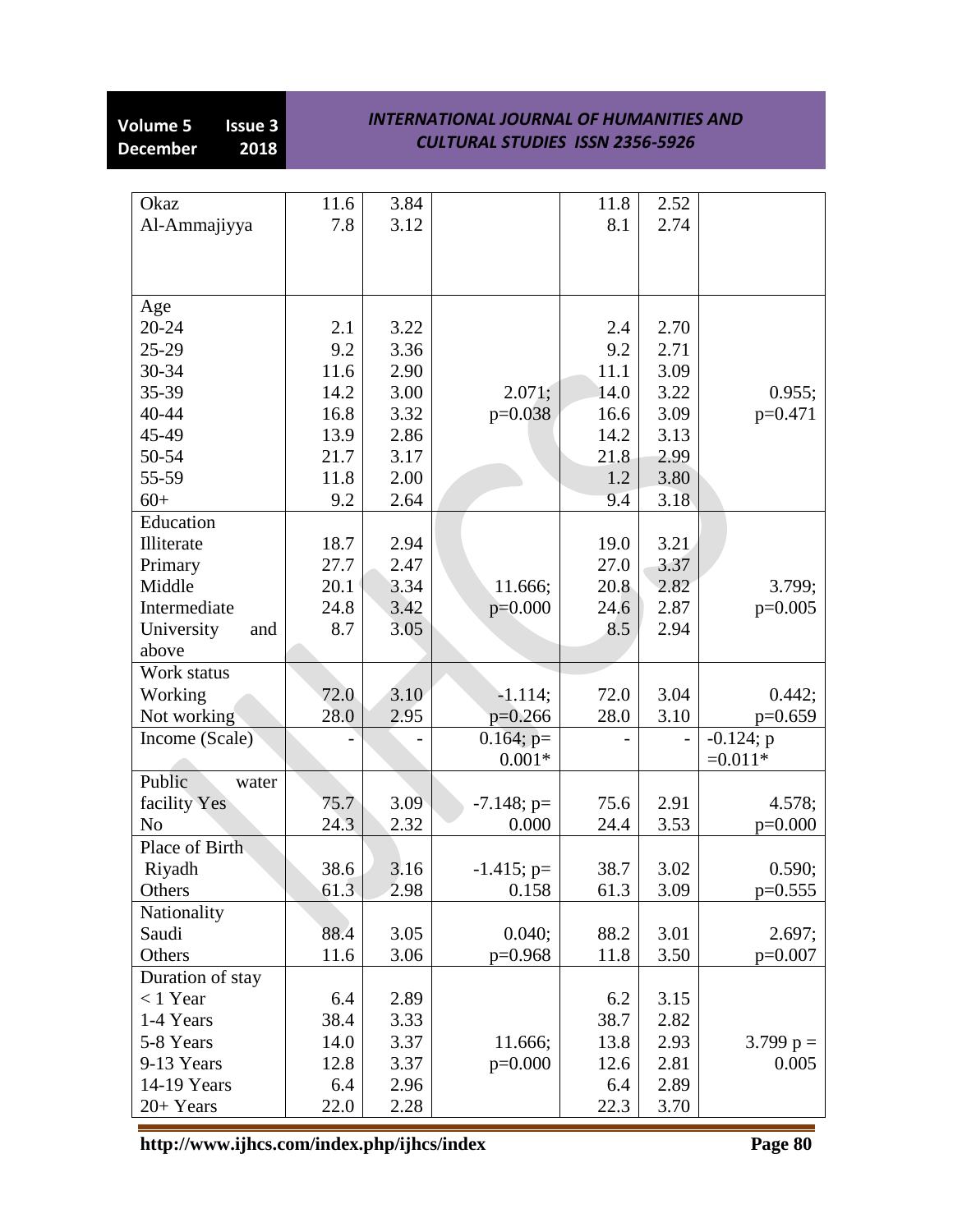| Intention to stay |                |      |                          |      |      |                          |
|-------------------|----------------|------|--------------------------|------|------|--------------------------|
| Yes               | 96.7           | 3.09 | $-3.423$ ; p=            | 96.7 | 3.08 | $-1.531$                 |
| No                | 3 <sub>2</sub> | . 93 | 0.001                    |      |      | $p=0.127$                |
| Total (N)         | 423            | 3.05 | $\overline{\phantom{0}}$ | 422  | 3.07 | $\overline{\phantom{0}}$ |

\* Pearson Correlation

Another set of variable is the availability of public municipal water supply. This variable also partially contradictory but explains variations in satisfaction, both on neighborhood  $(t=-7.148; p=0.000)$  and on home  $(t= 4.578; p=0.000)$ . It shows that, while the nonavailability of public water supply reduces neighborhood satisfaction level (3.09 to 2.32), it increases home satisfaction level (2.91 to 3.53). Maybe, there is another source of potable water satisfactory to residents: and this needs further investigation.

Lastly, are the variables analyzed relate to residents' attachment to the shantytowns: place of birth, nationality, duration of stay and intention to continue staying? Those born in Riyadh have comparatively higher neighborhood satisfaction (3.16) than home satisfaction (3.02); possibly due to their expectations. Meanwhile, the nationality creates variations on home satisfaction significantly (t=2.697; p=0.007) but not of neighborhood. Furthermore, as expected, the non-Saudis are more satisfied with their homes compared to Saudi natives (3.50 against 3.01). The variable ‗duration of stay in the area' creates individual differences in satisfaction, significantly, both of neighborhood  $(F=11.666;$  $p=0.000$ ) and of home (F=3.799;  $p=0.005$ ). The best duration of stay that contributed to a higher satisfaction in the neighborhood is 5-13 years, longer the duration, higher the satisfaction level. Finally, expectedly, those who intend to stay in the area are found to be more satisfied on their neighborhood and their home than others are; significant only to neighborhood (t=-3.423; p=0.001) but not of home (t=-1.531; p =0.127).

# **4.2 Determinant of satisfaction**

As a second stage, these four categories of variables (shantytowns or areas, personal, public water facility and attachment) considered as a model affecting satisfaction (both of neighborhood and of home) analyzed through linear regression (Table 3). With reference to Al-Ammajiyya, areas such as Al-Mursalat, Al-Jibs and Al-Ghannamiyya give reduced neighborhood satisfaction, only Al-Mursalat and Al-Jibs, significantly. Meanwhile, Ibn Shuraim, An-Nahdha and Okaz increase neighborhood satisfaction (only An-Nahdha is significant). On the contrary, all shantytowns except Ibn Shuraim and Okaz increase home satisfaction (only Al-Mursalat and Al-Jibs are significant). Here, two areas – Al-Mursalat and Al-Jibs deserve attention; both have low satisfaction with neighborhood but higher with home. These two neighborhoods situated close to the downtown, near to the administrative and commercial hubs: Al-Mursalat near the modern high-class town and Al-Jibs close to the cement factory. Both face pollution, gas emission and, thus, have comparatively unhealthy neighborhood characteristics, as compared to the other shanty areas. On the contrary, these areas have more or less better housing designs and carpet areas in comparison with others. Simply put, residents have more control over improving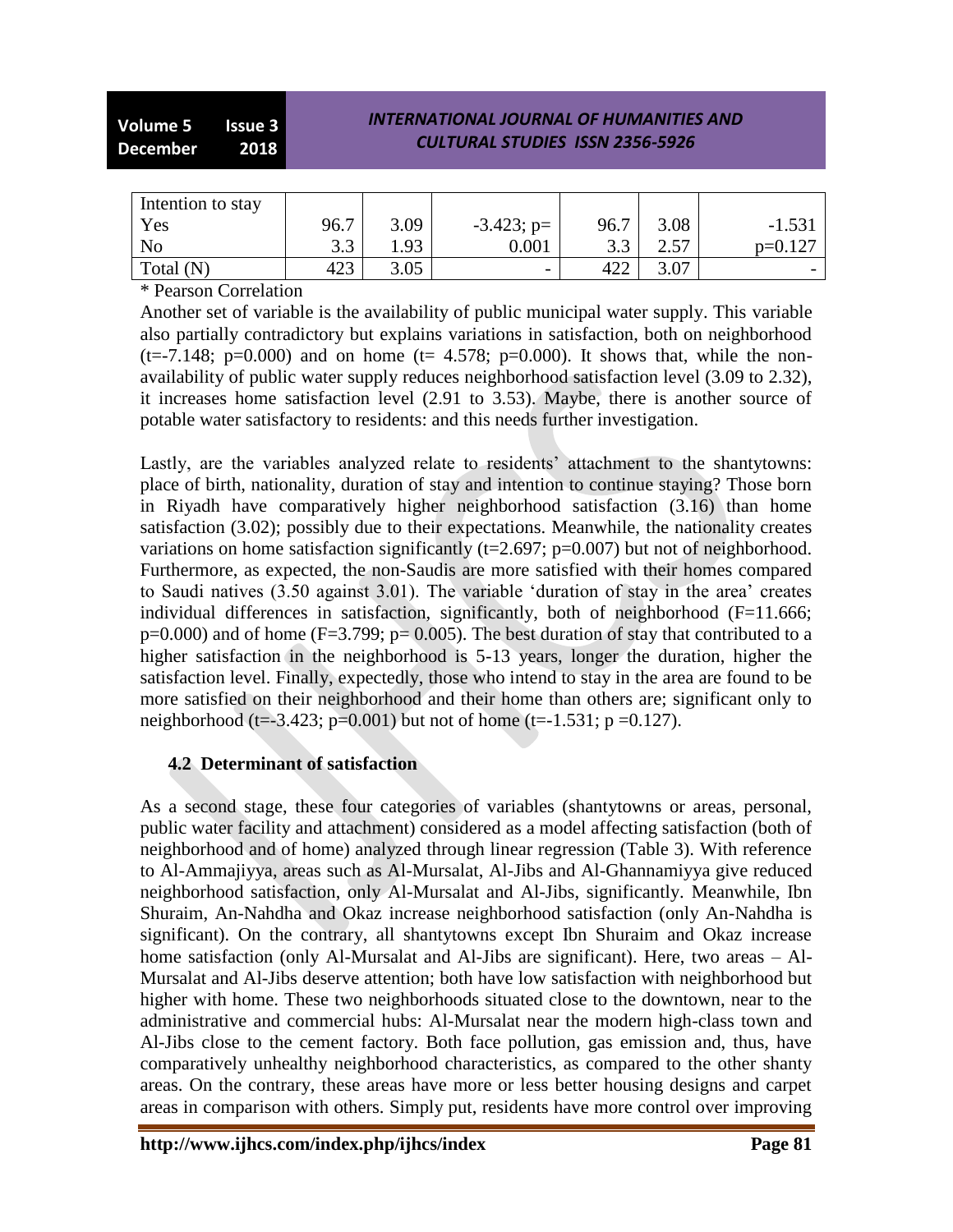and decorating their homes to suit their requirements than of neighborhoods. On the other hand, comparisons with the modern neighborhoods elsewhere in Riyadh city also cause dissatisfaction with the shantytowns.

Although this variable determines neighborhood and home satisfaction, its effect on the neighborhood dimension seems more powerful. Al-Mursalat residents, for instance, were satisfied with homes, but not with the neighborhood. A neighborhood's predictive power may be explained in terms of strength and direction: this effect is attributed to the locational disadvantages—close to the city but extremely crowded with people employed in the modern sectors. However, certain neighborhoods have advantages for promoting satisfaction among residents, such as hygienic conditions, infrastructure, or basic amenities. As Rossi (1982) rightly pointed out, mobility is "a process by which individuals adjust their housing to their needs within the constraints of income and market conditions." Such adjustments are based on the costs and benefits of moving, measured by the household gain resulting from eliminating any discrepancy between observed housing consumption and equilibrium in the housing market (Quigley and Weinberg, 1977).

| Model                         | Neighborhood | Home $(\beta)$ |
|-------------------------------|--------------|----------------|
|                               | $(\beta)$    |                |
| Area                          |              |                |
| Al-Mursalat                   | $-1.358***$  | 1.164***       |
| Al-Jibs                       | $-0.580**$   | $0.707***$     |
| Al-Ghannamiyya                | $-0.166$     | 0.293          |
| Ibn Shuraim                   | 0.249        | $-0.182$       |
| An-Nahdha                     | $0.608**$    | 0.027          |
| Okaz                          | 0.375        | $-0.188$       |
| (Ref. Al-Ammajiyya)           |              |                |
| Age                           | $-0.001$     | $-0.019$       |
| Education                     | $-0.007$     | 0.008          |
| Work status – Working         | $-0.297*$    | 0.206          |
| (Ref. Not working)            |              |                |
| Income                        | 0.00004      | $-0.00003$     |
| Place of Birth -Riyadh        | $0.278**$    | $-0.045$       |
| (Ref. Others)                 |              |                |
| Nationality -Saudi            | $-0.068$     | $-0.523**$     |
| (Ref. Others)                 |              |                |
| Public water facility $-$ Yes | $0.432***$   | $-0.196$       |
| (Ref. No)                     |              |                |
| Duration of stay              | $-0.075*$    | $0.115***$     |
| Intention to stay - Yes       | $0.648*$     | $0.732**$      |
| (Ref. No)                     |              |                |

**Table 3 Model of satisfaction – neighborhood and home**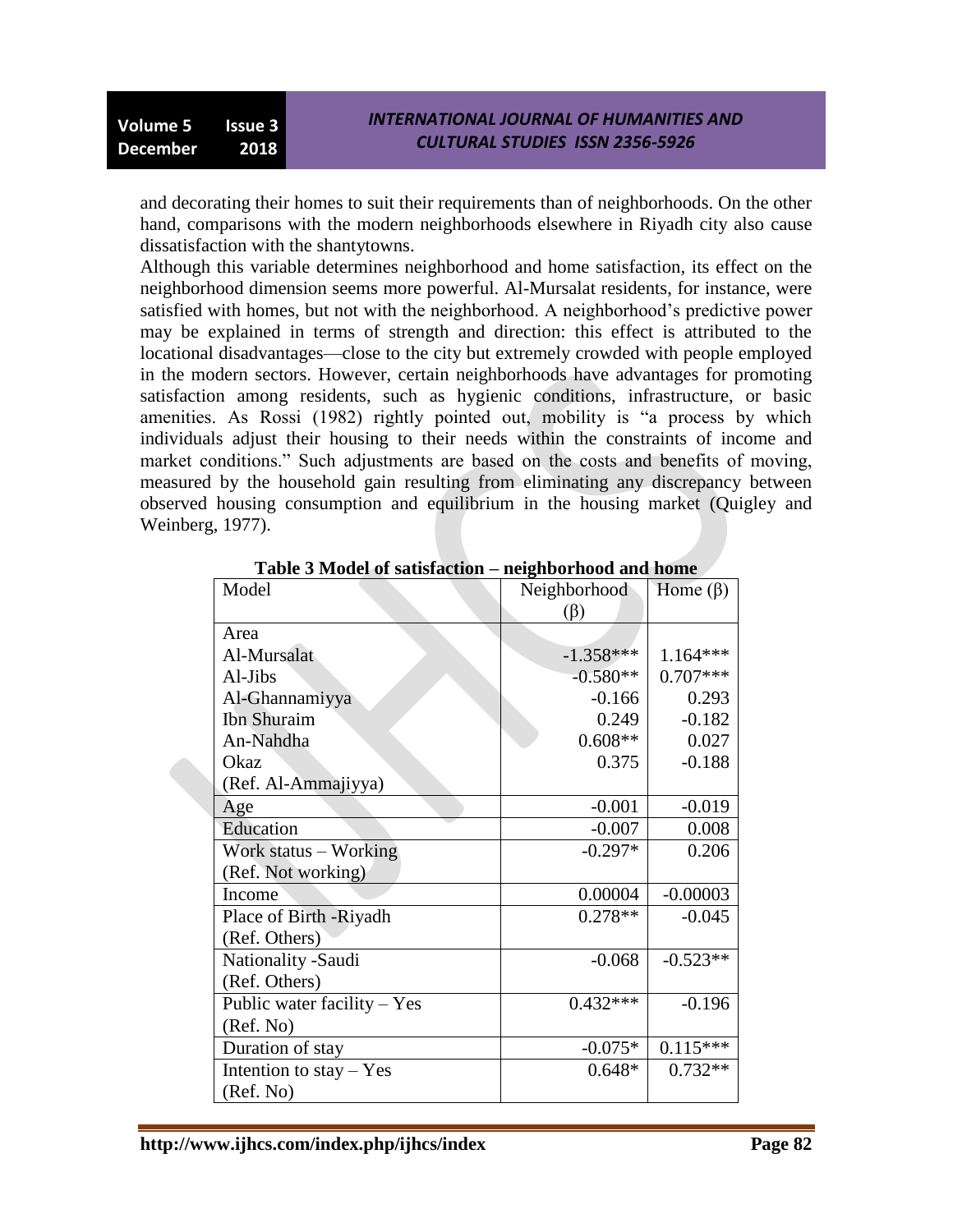|            | Constant       |              | $1.523***$  | $1.397***$ |
|------------|----------------|--------------|-------------|------------|
|            | R <sub>2</sub> |              | 0.385       | 0.249      |
|            | Df             |              | 427         | 427        |
|            | F              |              | $17.230***$ | $9.093***$ |
| * $p<0.05$ | ** $p<0.01$    | *** $p=0.00$ |             |            |

In short, areas like Al-Mursalat (modern and rich) and Al-Jibs were less promising in terms of surrounding but have satisfying housing conditions, such as design, space, and interior decorations. That is, areas have one or the other advantage: environmental conditions or homes. More than living conditions, one's roles, the quality of marital relationships, and indicators like physical, social, and economic well-being have a strong bearing on satisfaction, as pointed out by Austrom et al., (2003). This finding clarifies that the complex phenomenon of migration intended to improve living conditions or escape unfavorable factors in the living environment create definite distress, thus, making migrants vulnerable to mental health complications (Virupaksha et al., 2014).

Of the second set of variables – personal – age, education, or income has no effect on satisfaction either on neighborhood or on home, but those who currently working are less satisfied with neighborhood ( $\beta$ =0.0297; p<0.05), which might be due to the gap between their expectations and experiences. It may be assumed that Riyadh's shantytowns residents found their employment opportunities unsuitable or mismatched with their living conditions. Overall, these personal aspects including the work-related variables play a less important role in satisfaction.

Thirdly, the public water supply has an effect on neighborhood satisfaction ( $\beta$ =0.432; p=0.00) but not on home satisfaction; hopefully, due to the perceived importance of water supply. While the environmental/ neighborhood cleanliness and comforts depend largely on public water taps, the requirements inside the home were taken care by tanker water. Nevertheless, this dimension's importance need not be undermined. Water, power, sanitation and sewage infrastructure are of importance, especially in Riyadh city suburbs/fringe areas.

Finally, the attachment to the area/locality interpreted with variables such as place of birth, nationality, duration of stay and intention to continue staying. While the Riyadh born were more satisfied with the neighborhood ( $\beta$ =0.2780; p<0.01), Saudi nationals were less satisfied with their homes ( $\beta$ =-0.523; p<0.01). Both the duration of stay and intention to continue staying have significant effects on satisfaction – both of neighborhood and of home. Thus, this category of variables proves to be of higher importance to explain satisfaction.

In other words, stability at home reduced comfort levels with the neighborhood; that is, those having better home atmospheres were less comfortable with the neighborhood. Such perceptions lead to attitude formations influencing satisfaction (Fernando, 2016).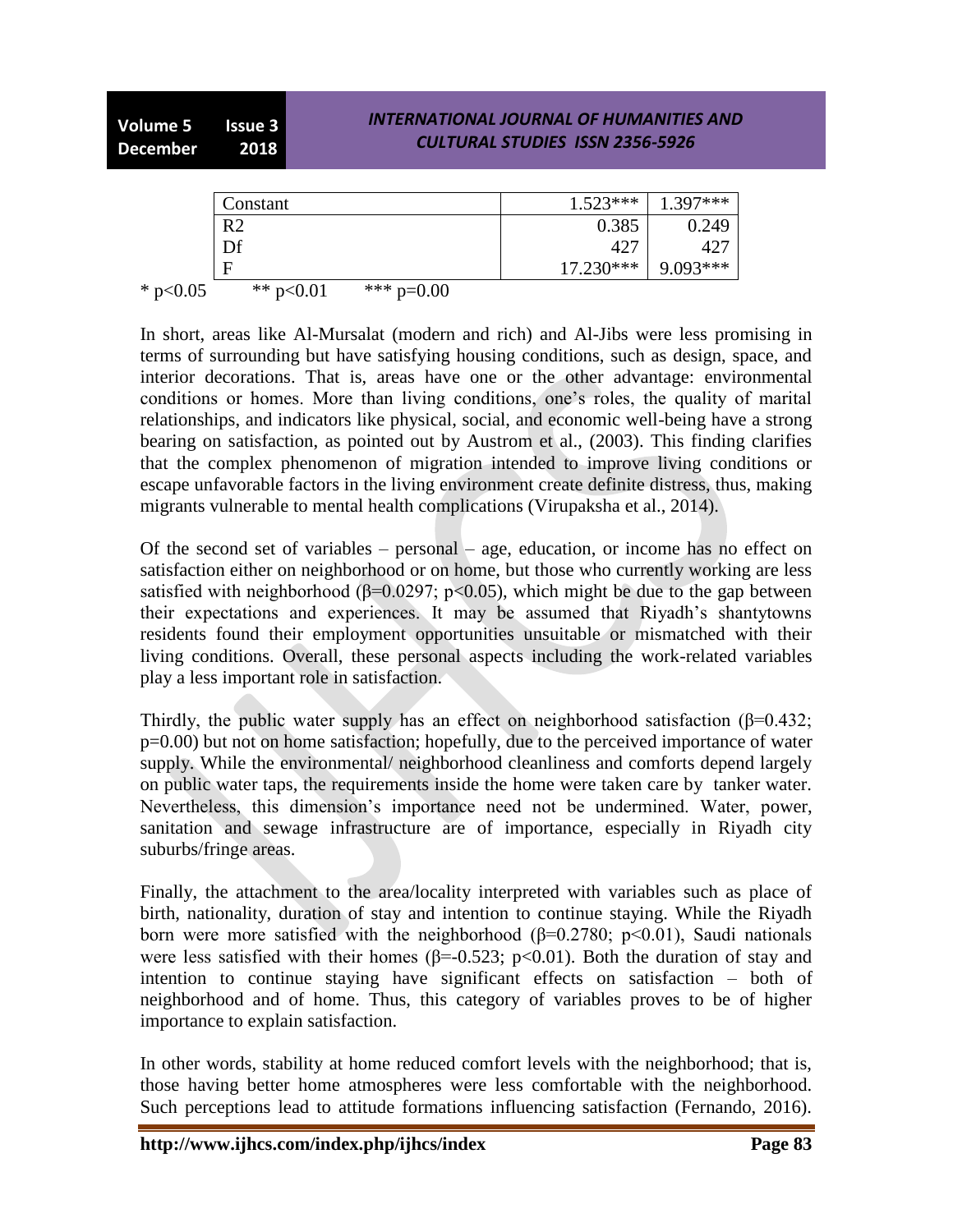However, the shift from neighborhood transience to housing adjustments explains the housing needs in the context of mobility (Rossi, 1982). In this context, interpretations of Virupaksha et al. (2014) seem relevant: "many times, lack of preparedness, difficulties in adjusting to the new environment, complexities of the local system, language difficulties, cultural disparities, and adverse experiences cause distress for migrants. Subsequently, there is a negative impact on the mental well-being of such populations."

Similar results were reported regarding public housing residents in urban areas: - they were dissatisfied with their housing conditions, although satisfaction levels were higher among mortgage holders and those with access to neighborhood facilities and an adequate supply of electricity and safe drinking water (Ibem and Aduwo, 2013). Contrary to the findings of Mudege and Zulu (2011), the duration of stay at a residence did not emerge as a significant predictor of satisfaction among this group of residents. In this context, the argument of Rossi (1982) that public policies and institutional choices related to "acceptable" housing affect location preferences is noteworthy. Through policy mechanisms, certain social goals are promoted to satisfy social demands, mortgage policies, subsidized loans, long-term amortization rates, and income tax deductions. Others allow commoners to select their own dwelling units based on their preferred quality standards regarding hygiene and a healthy environment (Rossi, 1982). Such policies within the Saudi Arabian context stimulate the housing market; encourage ownership leading to local stability, and satisfaction.

Health complaints, poor accessibility to social and economic resources, and fear form the bases for lower levels of satisfaction (Heybroek et al., 2015; Lee, 2015; Nguyen et al., 2014). Good communications and community activities among the neighbors helped to provide. Neighborhood satisfaction. and residents (Hur and Bollinger, 2015). However, the location of the house contributes significantly to satisfaction, improved quality of life, and abatement of vulnerabilities (Cavalheiro and Abiko, 2015). Thus, as Rossi (1980) pointed out, "curing mobility would lead to better neighborhoods," raising satisfaction levels and simultaneously facilitating a healthy and hygienic atmosphere. However, household demographics—income and family size and composition—influence the demand for residential housing rather than benefits and moving costs (Quigley and Weinberg, 1977).

# **5. Conclusions and Recommendations**

Surprisingly to conclude that, shantytown residents of Riyadh city contrast with other shanty or slum areas like Cairo and other Arab cities. A majority of the residents report moderate satisfaction to live in the neighborhood and the home despite the poor living condition and inadequate access to urban facilities and services. Therefore, anxiety over lifestyle is a fair trade when measured against the prospects of increased income and other opportunities. This is due to the result of well-implemented initiatives from the government of Saudi Arabia, e.g. entitlement of land free of charge to those who own no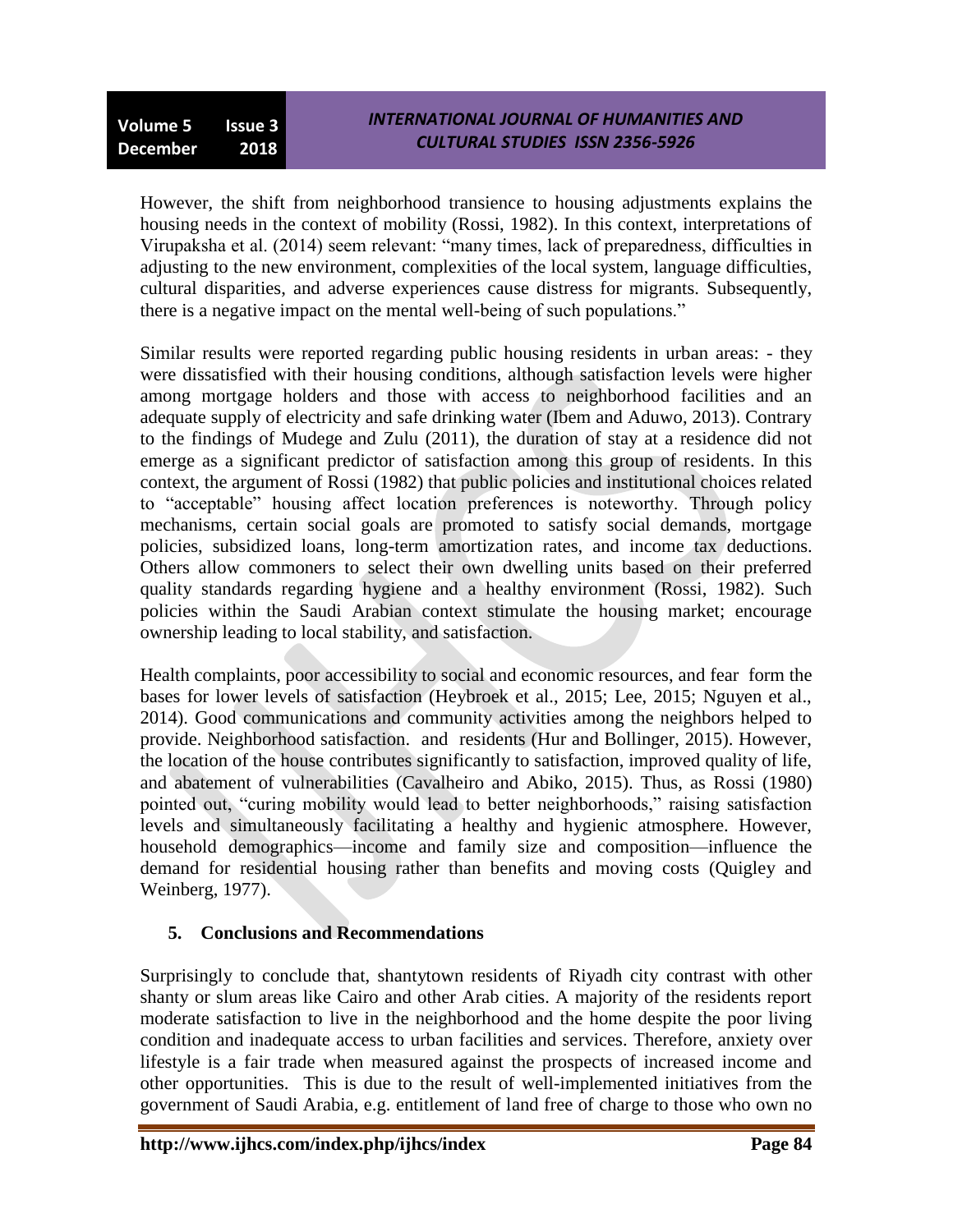land, giving chance to buy public land following current zoning regulations and help curtail the development of new shantytowns (Al-Mubarak, 1999)

To this extent, this study has also found that a person's attachment to the residing locality as the root of satisfaction with it: either the neighborhood or the home. While the personal factors have not brought any significant likelihood of satisfaction, the locality, place of birth, nationality, duration of stay at the locality and intention to continue at the shanty area do. In addition, infrastructure (i.e. public water facility) has not much value in this respect.

To take into consideration of these findings, this study has two implications for policystrategy formulation: improving the living conditions in shanty areas through redevelopment and redistribution; and citing the need for intervention or rehabilitation policies and strategies to promote life satisfaction among shanty area residents (i.e., quality of life, lifestyle, education, environmental awareness, career ambitions, and health). Though redevelopment and redistributive policies are appropriate in some neighborhoods, rehabilitation policies recommended for the others considering priorities and value additions to the previous initiatives, such as the following:

- Promotion of hygienic conditions
- Improvement of infrastructure: basic services, educational and health infrastructures, commercial and occupational facilities, road and transport infrastructure, etc.
- Improvement of housing structures
- Safety and security
- Construction of modern housing and living arrangements with ownership granted to residents
- Discourage new migrants to get along with the culture of shanty areas
- Temporary rehabilitation facilities during the reconstruction and rebuilding period

These outlined policies-strategies potentially bring them into prospered living conditions and satisfaction with life in the city and at the same time promoting the agenda of resilient community and sustainable city development. In addition, it positively affects upon economic prosperity since most of the people living in the shanty areas are potential contributors and partners in the development of cities. Currently, they are contributing as workers and laborers for multiple urban sectors. It has become the role of the urban sector or stakeholder to create a comprehensive plan for them as migrants and urban residents. This is so-called a short-term urban planning that benefits to all, expectedly.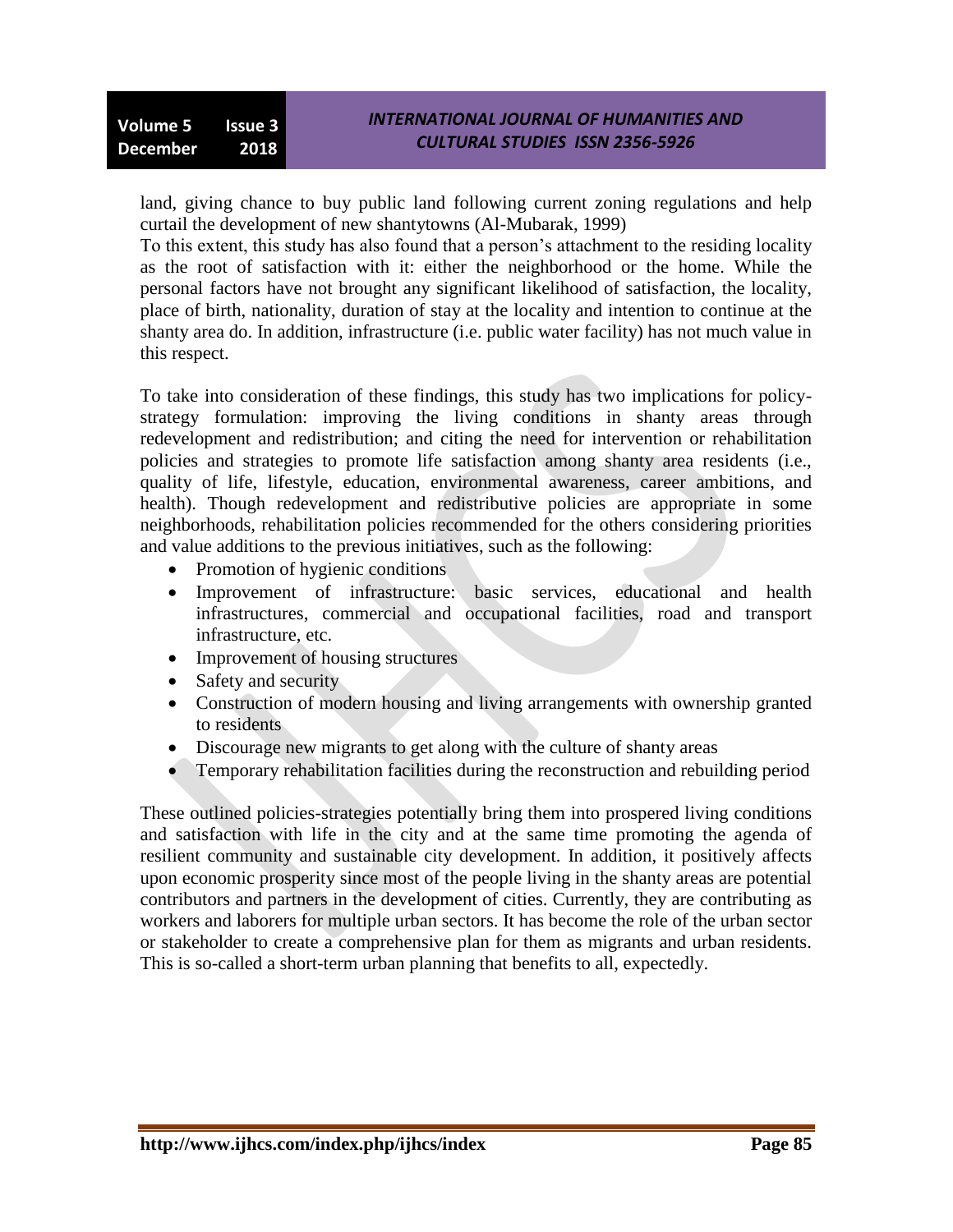#### **References**

Afacan, Y. 2015. Resident satisfaction for sustainable urban regeneration. Proceedings of the Institution of Civil Engineers. Municipal engineer. 168(4): 220-234.

Al-Mubarak, F. (1999). Cultural Adaptation to Housing Needs: A Case Study, Riyadh, Saudi Arabia. In the IAHS Conference Proceedings, San Francisco, USA, June 1-7, 1999.

Amerigo, M. and Aragonest, J.I. 1997. A theoretical and methodological approach to the study of residential satisfaction. Journal of Environmental Psychology. 17 (1): 47-57.

Austrom, M.G., Perkins, A.J., Damush, T.M. and Hendrie, H.C. 2003. Predictors of life satisfaction in retired physicians and spouses. Social Psychiatry and Psychiatric Epidemiology. 38 (3): 134-141.

Bassam, A. M. A. 2011. *Urbanisation and Migration in Saudi Arabia: the case of Buraydah City.*University of Leicester, USA.

Biswas-Diener, R. and Diener, E. 2009. Making the best of a bad situation: Satisfaction in the slums of Calcutta. Social Indicators Research. 55 (33): 329-352.

Bloom, D. and Khanna, T., 2007. *The urban revolution*; September 2007; Finance and Development, United Nations, Department of Economic and Social Affairs, Population Division.

Cao, X.J. and Wang, D. 2016. Environmental correlates of residential satisfaction: An exploration of mismatched neighborhood characteristics in the twin cities. Landscape and Urban Planning. 150 (2): 26.-35.

Cavalheiro, D.C. and Abiko, A. 2015. Evaluating slum (favela) resettlements: The case of the Serra do Mar project, Sao Paulo, Brazil. Habitat International. 49 (5): 340-348.

Copeland, C.C., Beers, B.B. and Thompson, M.R. 2009. Faecal contamination of drinking water in Brazilian shanty town: Importance of household storage and new human faecal marker testing. Journal of Water and Health. 7 (2) 324-331.

Davis, M., 2006. *Planet of Slums*. London: Verso.

Dill, V., Jirjahn, U. and Tsertsvadze, G. 2015. Residential segregation and immigrants' satisfaction with the neighborhood in Germany. Social Science Quarterly 96 (2): 353- 368.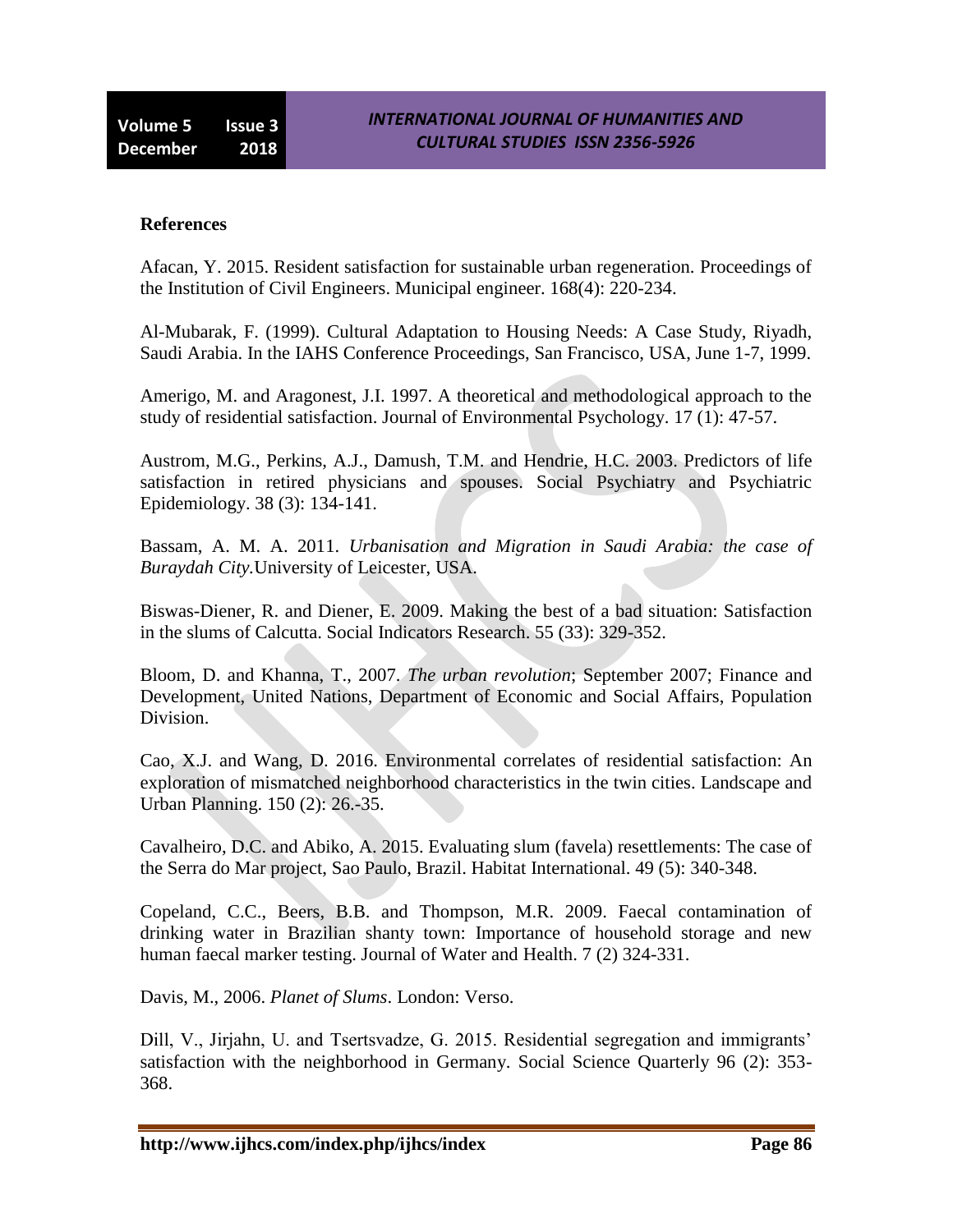Erman, T. 1997. Squatter (gecekondu) housing versus apartment housing: Turkish ruralto-urban migrant residents' perspectives. Habitat International. 28 (1): 91-106.

Fernando, F.A.F. 2016. Are you pleased with your neighborhood? A fuzzy cognitive mapping based approach for measuring residential neighborhood satisfaction in urban communities. International Journal of Strategic Property Management. 20 (2): 130-141.

Gedik, A. 1993. Definition of Squatter Housing. Geographia Polonica. Warszawa. 61: 471-477.

Helderman, A.C., Ham, M.V. and Mulder, C.H. 2006. Migration and home ownership. Tijdschrift voor Economische en Social Geografie. 97 (2): 111-125.

Heybroek, L., Haynes, M. and Baxter, J. 2015. Life Satisfaction and Retirement in Australia: A longitudinal approach. Work, Aging and Retirement. 1 (2): 166-180.

Hur, M. and Bollinger, A.G. 2015. Neighborhood associations and their strategic actions to enhance residents' neighborhood satisfaction. Nonprofit and Voluntary Sector Quarterly. 44 (6): 1152-1172.

Ibem, E.O. and Aduwo, E.B. 2013. Assessment of residential satisfaction in public housing in Ogun State, Nigeria. Habitat International. 40 (1): 163-175.

Iwatsubo, Y., Derriennic, F., Cassou, B. and Poitrenaud, J. 1996. Predictors of life satisfaction amongst retired people in Paris. International Journal of Epidemiology. 25 (1): 160170.

Khraif, R.M. 1992. Permanent versus temporary rural migrants in Riyadh, Saudi Arabia: A logit analysis of their intentions of future mobility. GeoJournal. 26 (3): 363-370.

Khraif, R.M. 1994. Residential mobility in the city of Riyadh: A study of its directions, reasons, and characteristics. Saudi Geographic Society, Riyadh, King Saud University.

Khraif, R.M., 2000. The labor force in Saudi Arabia: Spatial dimensions and socioeconomic and demographic characteristics. Research papers in Geography, Saudi Geographical Society, Riyadh King Saud University.

Kim, Y.O. 2016. A comparative study on relationship of spatial configuration and suicide rate between high-rise apartments of social housings and shanty towns. Journal of the Urban Design Institute of Korea. 17 (1); 135-146.

Lauria, D.T., and Whittington, D. 1989. Planning in Squatter Settlements: An Interview with a Community Leader. The World Bank, Washington, DC.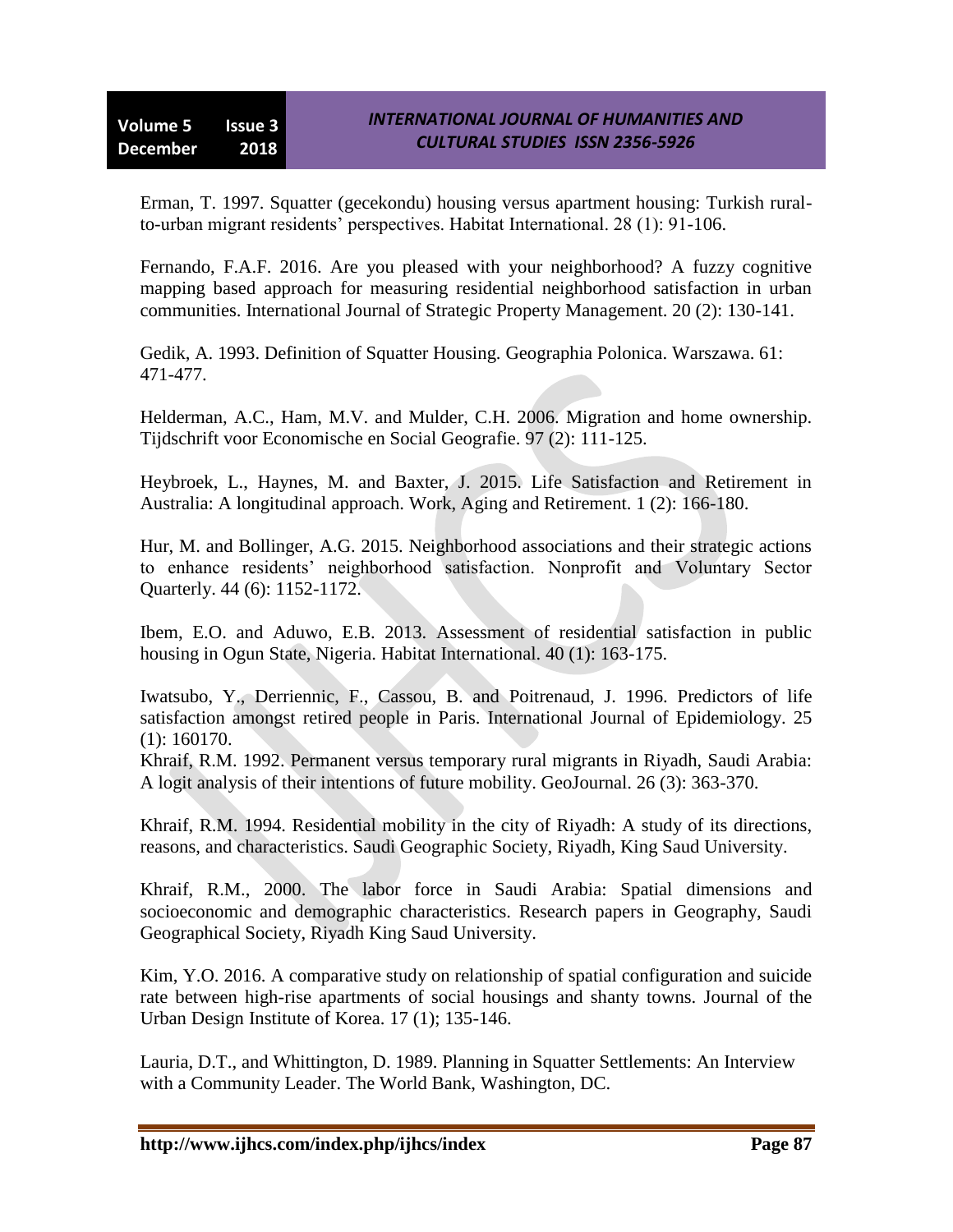Lee, H.S. 2015. The effects of financial factors on retiree satisfaction: Interaction effects between physical or psychological factors and financial factors. Financial Planning Review. 8 (1): 1-30.

Lovejoy K., Handy, S. and Mokhtarian, P. 2010. Neighborhood satisfaction in suburban versus traditional environments: An evaluation of contributing characteristics in eight California neighborhoods. Landscape and Urban Planning. 97 (1): 37-48.

Mortada, H. 2017. Analytical conception of slums of Jeddah, Saudi Arabia. Proceedings of Research World International Conference, Mexico City, Mexico, 30th-31st August 2017.

Mudege, N.N. and Zulu E. 2011. In their own words: Assessment of satisfaction with residential location among migrants in Nairobi slums. Journal of Urban Health—Bulletin of the New York Academy of Medicine. 88 (2 ): 219-234.

Nguyen, S, Tirrito, T.S. and Barkley, W.M., 2014. Fear as a predictor of life satisfaction in retirement in Canada. Educational Gerontology. 40 (2): 102-122.

Pundt, L.M., Wohrmann, A.M. and Deller, J. 2015. Differential predictors of post retirement life and work satisfaction. Journal of Managerial Psychology. 30 (2): 216-232.

Quigley, J.M. and Weinberg, D.H. 1977. Intra-urban residential mobility: a review and synthesis. International Regional Science Review. 2 (1): 41-66.

Rana, I. A., & Bhatti, S. S. 201). Lahore, Pakistan – Urbanization challenges and opportunities. *Cities, 72*(Part B), 348-355.

Rossi, P.H. 1980. Why families move.  $2<sup>nd</sup>$  edition, Beverly Hills, Sage Publications.

Rossi, P.H. 1982. Residential mobility and public policy issues: "Why families move" revisited. Journal of Social Issues. 38 (3): 21-34.

Santos, R.B., Martins, P.A. and Sawaya, A.L. 2008. Nutritional status and health, environmental and socioeconomic conditions of children living in tenements and shanty towns. Revista De Nutricao (Brazilian Journal of Nutrition). 21 (6): 671-681.

Schimmack, U., Radhakrishnan, P., Oishi, S., Dzokoto, V. and Ahadi, S. 2002. Culture, personality and subjective well-being: Integrating process domains of life satisfaction. Journal of Personality and Social Psychology. 82 (4): 582-593.

Shechter, R. and Yacobi, H., 2005. Cities in the Middle East: Politics, Representation and History. *Cities*, 22(3), pp. 183-188.